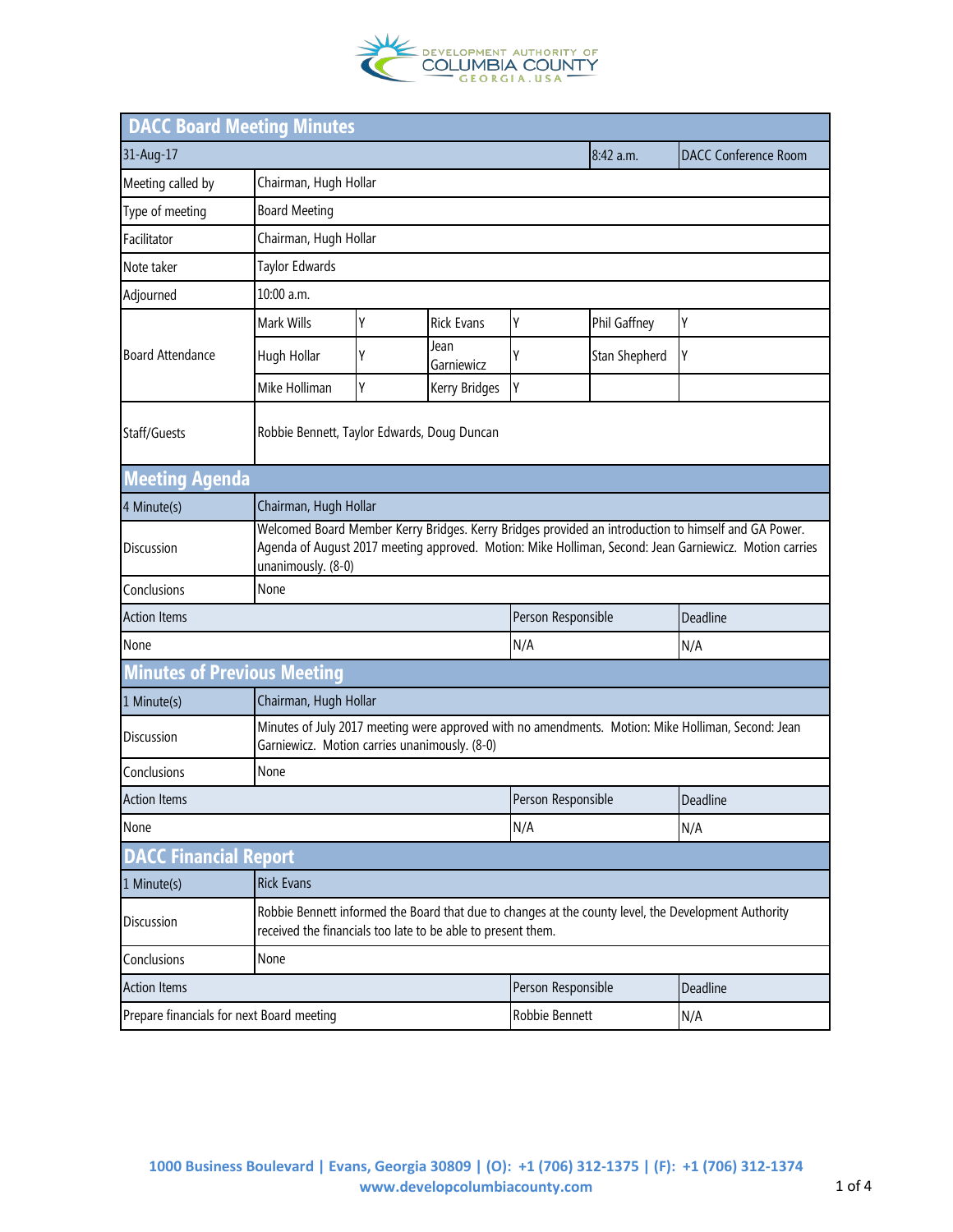

| <b>Chairman's Report</b>           |                                                                                                                                                                                                                                                                                                                                                                                                                                                                                                                                                                                                                                                                 |                       |                    |          |          |
|------------------------------------|-----------------------------------------------------------------------------------------------------------------------------------------------------------------------------------------------------------------------------------------------------------------------------------------------------------------------------------------------------------------------------------------------------------------------------------------------------------------------------------------------------------------------------------------------------------------------------------------------------------------------------------------------------------------|-----------------------|--------------------|----------|----------|
| 1 Minute(s)                        | <b>Hugh Hollar</b>                                                                                                                                                                                                                                                                                                                                                                                                                                                                                                                                                                                                                                              |                       |                    |          |          |
| Discussion                         | Hugh Hollar indicated that the Economic Development Update will better portray the work happening behind<br>the scenes.                                                                                                                                                                                                                                                                                                                                                                                                                                                                                                                                         |                       |                    |          |          |
| Conclusions                        | None                                                                                                                                                                                                                                                                                                                                                                                                                                                                                                                                                                                                                                                            |                       |                    |          |          |
| <b>Action Items</b>                |                                                                                                                                                                                                                                                                                                                                                                                                                                                                                                                                                                                                                                                                 | Person(s) Responsible |                    | Deadline |          |
| None                               |                                                                                                                                                                                                                                                                                                                                                                                                                                                                                                                                                                                                                                                                 |                       | N/A                |          | N/A      |
| <b>DACC Committee Reports</b>      |                                                                                                                                                                                                                                                                                                                                                                                                                                                                                                                                                                                                                                                                 |                       |                    |          |          |
| 12 minute(s)                       |                                                                                                                                                                                                                                                                                                                                                                                                                                                                                                                                                                                                                                                                 |                       |                    |          |          |
| <b>Discussion</b>                  | Business Recuritment and Incentives Committee - The committee witnessed a presentation from NextSite 360,<br>a retail development company currently partnering with GA Power. Jean Garniewicz indicated that a very<br>thorough retail study can be finished within 60 days and that both Harlem and Grovetown expressed interest.<br>Robbie Bennett believed the DACC should engage the communities as Harlem did seem very interested. Hugh<br>Hollar summarized the meeting as being very interesting and well-attended.                                                                                                                                     |                       |                    |          |          |
| Conclusions                        | None                                                                                                                                                                                                                                                                                                                                                                                                                                                                                                                                                                                                                                                            |                       |                    |          |          |
| <b>Action Items</b>                |                                                                                                                                                                                                                                                                                                                                                                                                                                                                                                                                                                                                                                                                 | Person Responsible    |                    | Deadline |          |
| None                               |                                                                                                                                                                                                                                                                                                                                                                                                                                                                                                                                                                                                                                                                 |                       | N/A                |          | N/A      |
| <b>Economic Development Update</b> |                                                                                                                                                                                                                                                                                                                                                                                                                                                                                                                                                                                                                                                                 |                       |                    |          |          |
| 3 Minute(s)                        | Robbie Bennett                                                                                                                                                                                                                                                                                                                                                                                                                                                                                                                                                                                                                                                  |                       |                    |          |          |
| <b>Discussion</b>                  | Robbie updated the board on the current and upcoming events, projects and announcements. Project activitity<br>has been up, including projects concerning growth with our existing industries. Workforce development is a<br>widespread concern but John Deere has agrred to suppor tthe state's High Demand Career Initiative sector<br>partnership. The grant for HDCI was submitted recently. The Development Authority hopes to announce a<br>small project with a John Deere supplier soon. Hugh Hollar shared that some leads are coming from previous<br>networking opportunities and that submitting information for a project is often the first step. |                       |                    |          |          |
| Conclusions                        | None                                                                                                                                                                                                                                                                                                                                                                                                                                                                                                                                                                                                                                                            |                       |                    |          |          |
| <b>Action Items</b>                |                                                                                                                                                                                                                                                                                                                                                                                                                                                                                                                                                                                                                                                                 | Person Responsible    |                    | Deadline |          |
| None                               |                                                                                                                                                                                                                                                                                                                                                                                                                                                                                                                                                                                                                                                                 |                       | N/A                |          | N/A      |
| Old Business                       |                                                                                                                                                                                                                                                                                                                                                                                                                                                                                                                                                                                                                                                                 |                       |                    |          |          |
| 1 Minute(s)                        | <b>Hugh Hollar</b>                                                                                                                                                                                                                                                                                                                                                                                                                                                                                                                                                                                                                                              |                       |                    |          |          |
| Discussion                         | Hugh Hollar yielded to Robbie Bennett for an update regarding the Brighton sign. Robbie Bennett indicated<br>that the Development Authority was still talking to Ivey regarding the sign. The developers want to change the<br>sign and how they build it. Further clarification on the Brighton sign was provided for Doug Duncan.                                                                                                                                                                                                                                                                                                                             |                       |                    |          |          |
| Conclusions                        | None                                                                                                                                                                                                                                                                                                                                                                                                                                                                                                                                                                                                                                                            |                       |                    |          |          |
| <b>Action Items</b>                |                                                                                                                                                                                                                                                                                                                                                                                                                                                                                                                                                                                                                                                                 |                       | Person Responsible |          | Deadline |
| None                               |                                                                                                                                                                                                                                                                                                                                                                                                                                                                                                                                                                                                                                                                 |                       | N/A                |          | N/A      |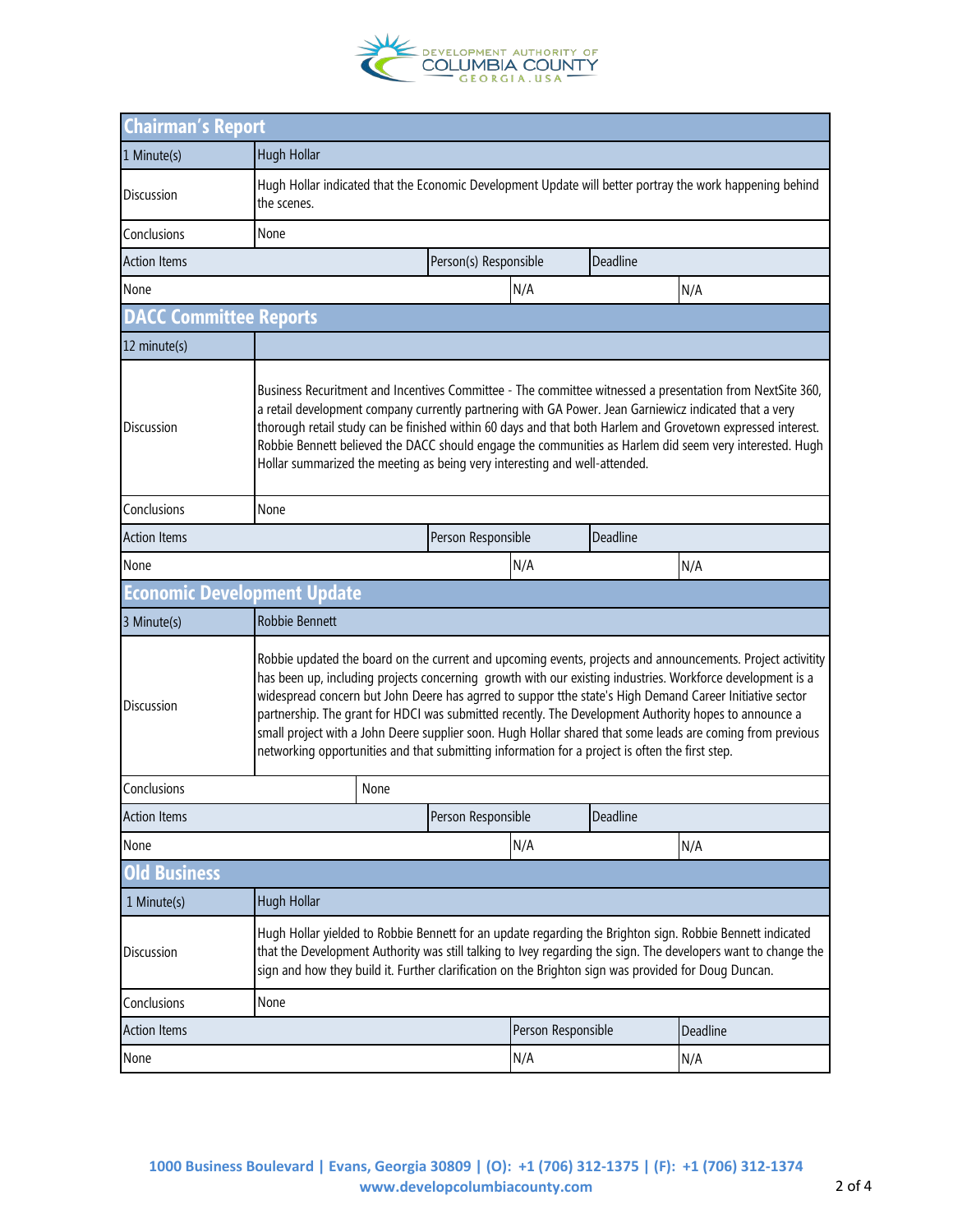

| <b>New Business</b>       |                                                                                                                                                                                                                                                                                                                                                                                                                                                                                                                                                                                                                                                                                                                                                                                                                                                                                                                                                                                                                                                                                                                                                                                                                                                                                                                                                                                                                                                                                                                                                                                                                                                                                                                                                                                                                                                                                                                                                                                              |                    |          |  |  |  |
|---------------------------|----------------------------------------------------------------------------------------------------------------------------------------------------------------------------------------------------------------------------------------------------------------------------------------------------------------------------------------------------------------------------------------------------------------------------------------------------------------------------------------------------------------------------------------------------------------------------------------------------------------------------------------------------------------------------------------------------------------------------------------------------------------------------------------------------------------------------------------------------------------------------------------------------------------------------------------------------------------------------------------------------------------------------------------------------------------------------------------------------------------------------------------------------------------------------------------------------------------------------------------------------------------------------------------------------------------------------------------------------------------------------------------------------------------------------------------------------------------------------------------------------------------------------------------------------------------------------------------------------------------------------------------------------------------------------------------------------------------------------------------------------------------------------------------------------------------------------------------------------------------------------------------------------------------------------------------------------------------------------------------------|--------------------|----------|--|--|--|
| 27 minute(s)              | Robbie Bennett                                                                                                                                                                                                                                                                                                                                                                                                                                                                                                                                                                                                                                                                                                                                                                                                                                                                                                                                                                                                                                                                                                                                                                                                                                                                                                                                                                                                                                                                                                                                                                                                                                                                                                                                                                                                                                                                                                                                                                               |                    |          |  |  |  |
| <b>Discussion</b>         | Harlem would like to move forward with NextSite 360 so that they can be prepared for ICSC in Atlanta.<br>NextSite 360 has relationships with retailers outside our capabilities that can compliment ongoing<br>development. Columbia County has 3 potential sites quoted at \$23,000.00. Robbie indicated that DACC<br>considered NextSite before but due to high costs, it was tabled. The service is currently subsidized by GA<br>Power. Jean Garniewicz offered support to Harlem. Rick Evans asked about NextSite 360's customer<br>satisfaction. Robbie indicated that GA Power had done the due diligence. Current prices are as follows: Harlem<br>is \$2500/ per year for 3 years; Grovetown is \$6500/ per year for 3 years; Martinez and Evans would each be<br>\$8500/ per year for 3 years while Gateway is \$6500/ per year for thee years. Robbie indicated that more<br>masterplanning needed to occur in the Gateway before proceeding with that area. Mike Holliman asked if<br>cities would split the cost and Robbie Benneett indicated Harlem would likely split costs but Grovetown needs<br>to assess their budget. Mike Holliman indicated that the Development Authority should only pay half if the<br>respective cities are committed. Hugh Hollar provided cost estimates for the Development Authority covering<br>half for the cities and support for the initiative. Doug Duncan offered support by saying the success of the<br>study is easily measured.<br>Jean Garniewicz made a motion to establish a retail matching fund with SRS CRO funds. Mark Wills seconded.<br>The motion passes unanimously (8-0).<br>Mike Holliman indicated that the county should move forward with 1 site based in Columbia County<br>jurisdiction (outside of the cities). Hugh Hollar suggested that the Board revisit Grovetown's site at the next<br>meeting.<br>Jean Garniewicz made a motion to establish a fund for the Washington Road/Belair Riad site. Mark Wills |                    |          |  |  |  |
| Conclusions               | seconded. The motion passes unanimously (8-0).<br>None                                                                                                                                                                                                                                                                                                                                                                                                                                                                                                                                                                                                                                                                                                                                                                                                                                                                                                                                                                                                                                                                                                                                                                                                                                                                                                                                                                                                                                                                                                                                                                                                                                                                                                                                                                                                                                                                                                                                       |                    |          |  |  |  |
| <b>Action Items</b>       |                                                                                                                                                                                                                                                                                                                                                                                                                                                                                                                                                                                                                                                                                                                                                                                                                                                                                                                                                                                                                                                                                                                                                                                                                                                                                                                                                                                                                                                                                                                                                                                                                                                                                                                                                                                                                                                                                                                                                                                              | Person Responsible | Deadline |  |  |  |
| None                      |                                                                                                                                                                                                                                                                                                                                                                                                                                                                                                                                                                                                                                                                                                                                                                                                                                                                                                                                                                                                                                                                                                                                                                                                                                                                                                                                                                                                                                                                                                                                                                                                                                                                                                                                                                                                                                                                                                                                                                                              | Staff              | N/A      |  |  |  |
| <b>Calendar of Events</b> |                                                                                                                                                                                                                                                                                                                                                                                                                                                                                                                                                                                                                                                                                                                                                                                                                                                                                                                                                                                                                                                                                                                                                                                                                                                                                                                                                                                                                                                                                                                                                                                                                                                                                                                                                                                                                                                                                                                                                                                              |                    |          |  |  |  |
| >1 minute(s)              | Robbie Bennett                                                                                                                                                                                                                                                                                                                                                                                                                                                                                                                                                                                                                                                                                                                                                                                                                                                                                                                                                                                                                                                                                                                                                                                                                                                                                                                                                                                                                                                                                                                                                                                                                                                                                                                                                                                                                                                                                                                                                                               |                    |          |  |  |  |
| Discussion                | None                                                                                                                                                                                                                                                                                                                                                                                                                                                                                                                                                                                                                                                                                                                                                                                                                                                                                                                                                                                                                                                                                                                                                                                                                                                                                                                                                                                                                                                                                                                                                                                                                                                                                                                                                                                                                                                                                                                                                                                         |                    |          |  |  |  |
| Conclusions               | None                                                                                                                                                                                                                                                                                                                                                                                                                                                                                                                                                                                                                                                                                                                                                                                                                                                                                                                                                                                                                                                                                                                                                                                                                                                                                                                                                                                                                                                                                                                                                                                                                                                                                                                                                                                                                                                                                                                                                                                         |                    |          |  |  |  |
| <b>Action Items</b>       |                                                                                                                                                                                                                                                                                                                                                                                                                                                                                                                                                                                                                                                                                                                                                                                                                                                                                                                                                                                                                                                                                                                                                                                                                                                                                                                                                                                                                                                                                                                                                                                                                                                                                                                                                                                                                                                                                                                                                                                              | Person Responsible | Deadline |  |  |  |
| None                      |                                                                                                                                                                                                                                                                                                                                                                                                                                                                                                                                                                                                                                                                                                                                                                                                                                                                                                                                                                                                                                                                                                                                                                                                                                                                                                                                                                                                                                                                                                                                                                                                                                                                                                                                                                                                                                                                                                                                                                                              |                    | N/A      |  |  |  |
| <b>Public Comments</b>    | N/A                                                                                                                                                                                                                                                                                                                                                                                                                                                                                                                                                                                                                                                                                                                                                                                                                                                                                                                                                                                                                                                                                                                                                                                                                                                                                                                                                                                                                                                                                                                                                                                                                                                                                                                                                                                                                                                                                                                                                                                          |                    |          |  |  |  |
| 6 Minute(s)               |                                                                                                                                                                                                                                                                                                                                                                                                                                                                                                                                                                                                                                                                                                                                                                                                                                                                                                                                                                                                                                                                                                                                                                                                                                                                                                                                                                                                                                                                                                                                                                                                                                                                                                                                                                                                                                                                                                                                                                                              |                    |          |  |  |  |
| Discussion                | Stan Shepherd with the Alliance for Fort Gordon gave the following comments: The Alliance has been busy<br>with all things Fort Gordon. President Trump announced that cyber will stand alone at combatant defense and<br>have a 4 star General. AFCEA Technet was well-attended. There is a pitch competition at the ClubHou.se. There<br>are ongoing concerns with the demand for construction workers. Mike Holliman asked if issues at Vogle will<br>free up labor. Kerry Bridges indicated that GA Power filed to continue the project for 6 months until the Public<br>Service Commission decides what to do.                                                                                                                                                                                                                                                                                                                                                                                                                                                                                                                                                                                                                                                                                                                                                                                                                                                                                                                                                                                                                                                                                                                                                                                                                                                                                                                                                                          |                    |          |  |  |  |
| Conclusion                | None                                                                                                                                                                                                                                                                                                                                                                                                                                                                                                                                                                                                                                                                                                                                                                                                                                                                                                                                                                                                                                                                                                                                                                                                                                                                                                                                                                                                                                                                                                                                                                                                                                                                                                                                                                                                                                                                                                                                                                                         |                    |          |  |  |  |
| <b>Action Items</b>       |                                                                                                                                                                                                                                                                                                                                                                                                                                                                                                                                                                                                                                                                                                                                                                                                                                                                                                                                                                                                                                                                                                                                                                                                                                                                                                                                                                                                                                                                                                                                                                                                                                                                                                                                                                                                                                                                                                                                                                                              | Person Responsible | Deadline |  |  |  |
| None                      |                                                                                                                                                                                                                                                                                                                                                                                                                                                                                                                                                                                                                                                                                                                                                                                                                                                                                                                                                                                                                                                                                                                                                                                                                                                                                                                                                                                                                                                                                                                                                                                                                                                                                                                                                                                                                                                                                                                                                                                              | N/A                | N/A      |  |  |  |